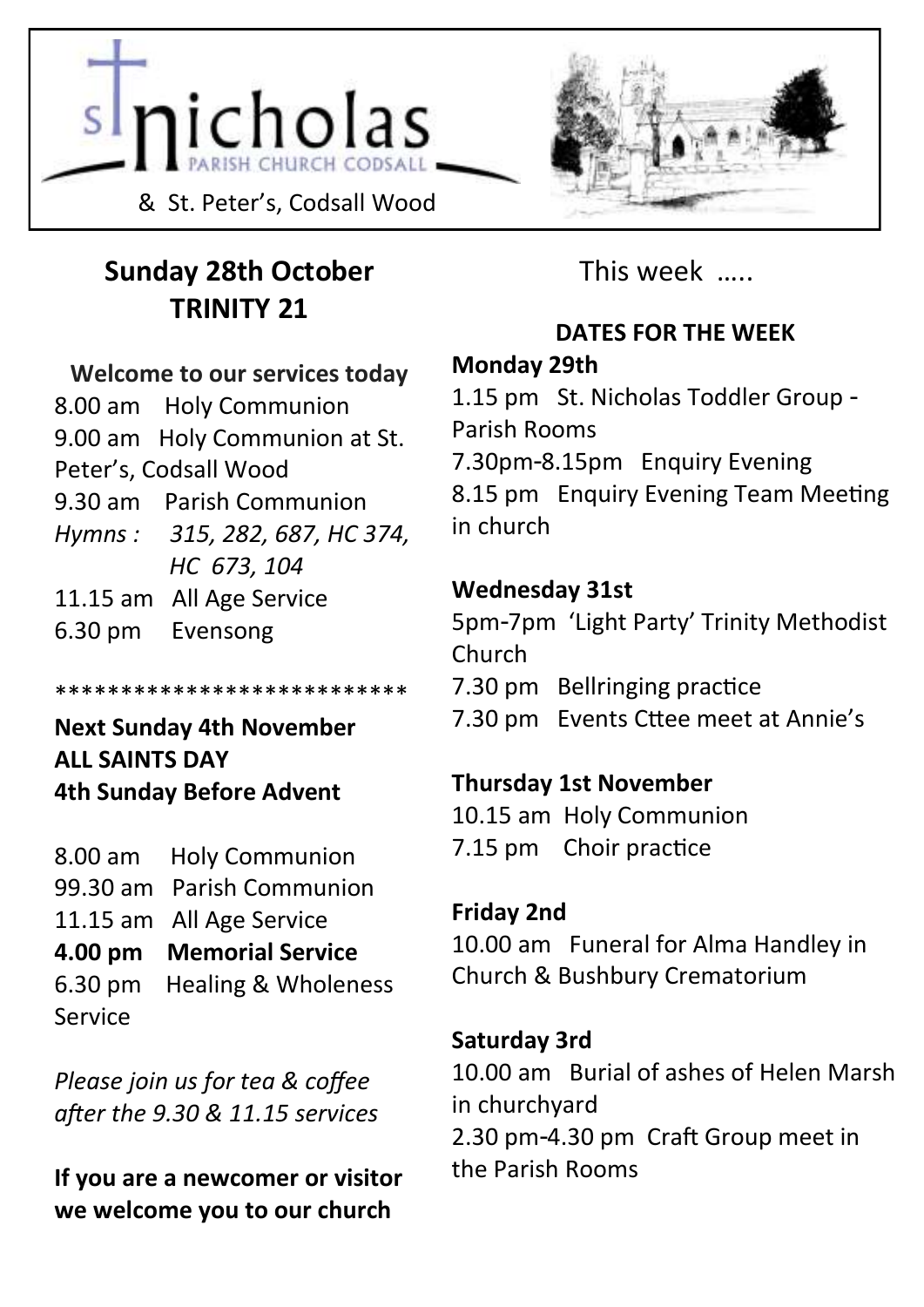*Daily Prayer is at 9.00 am Monday-Thursday in church for 20 minutes - all welcome.* 

# *The community bus Every*

week we offer lifts to our 9.30 service on the community bus. The driver on **4th November** will



be **Maria de Loyde - 07946 587512.** If you don't usually go on the bus but would like a lift please call the driver on duty.

# *Farewell!*

Liz England will be officially leaving us on 25th November and we shall be saying farewell between 1-3pm on the same day. It will be a bring and share occasion in church. To help with numbers please sign the list at the back. There will also be a box for donations towards a leaving gift.

# *Light Party (alternative Halloween) Party* Wednesday 31st, 5-7pm at Trinity Methodist Church. Some help needed for the evening please, see Caroline if you can help.

## *Christmas shoebox appeal*

Following the generous response last year, we are asking again for your help in putting together small or medium shoeboxes or equivalent sized gift bags to hand out to asylum seekers and refugees at their Christmas party in December. There is a poster at the back of church and small flyers with full details of what we would like. Please can you get them to us by Sunday 2nd December. Many thanks**, Mike & Rosemary Fox**

## *Real Advent Calendars*

A list is on the table at the back of church for people wishing to order theirs, £4 each, please order by **TODAY**. Any queries to **Mike Fox.**

# *Memorial Service*

All are welcome to this service next Sunday 4th November at 4.00 pm. There is a list to leave a name **if you are coming to the service**, at the back of church, and we will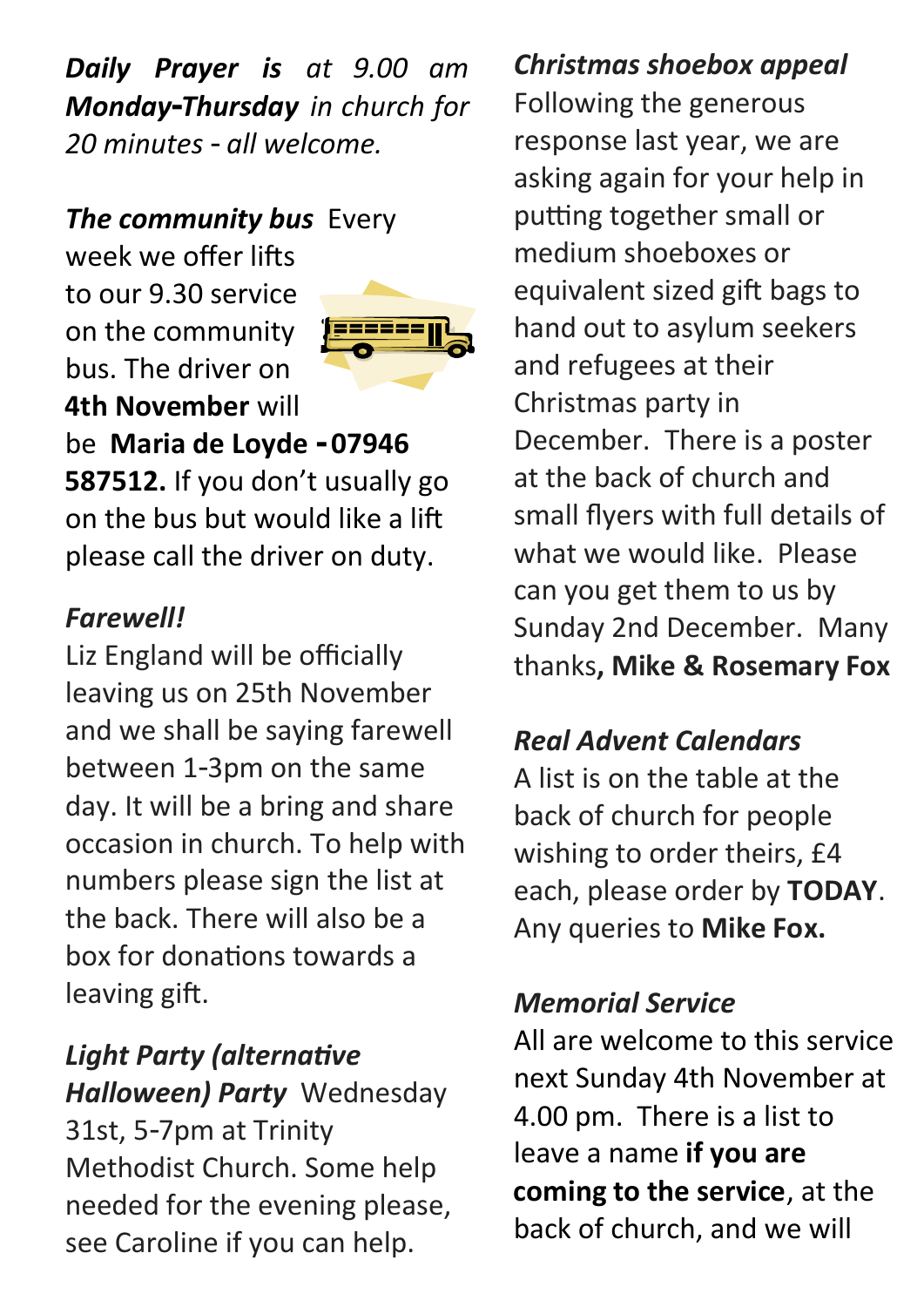read out these names and have an opportunity to place lit candles. This will be followed by our usual Healing and Wholeness service at 6.30 pm.

## *Magazine Distributor needed!*

We do need someone to kindly take on delivering just **11** magazines in Cherry Tree Lane, Orchard Lane, Duck Lane & Limetree Gardens in Bilbrook, If you can help please talk to Rosie or phone **845006.**

# *Christmas Coffee Morning*

We shall be holding a Christmas Coffee Morning on **Saturday 10th November** in

the Parish Rooms. Amongst the usual stalls we shall be having a Bottle Tombola and would welcome donations,



anything from tomato sauce to wine, you choose! We shall also have a Christmas themed tombola and welcome donations. There is a marked box at the back of church for contributions, many thanks.

# *Codsall & Bilbrook History*

*Society* will be arranging some readings and reflections on the 100th anniversary of Armistice Day, to remember not only the

fallen of the Great War but also the soldiers who fought and survived and returned home.



They are quite often forgotten. We will meet at Codsall War Memorial on **Sunday 11th November** (after the main Remembrance Service has finished) at 11:30am.

Help is needed to sell poppies in the Co-op (Codsall) for the 2 weeks leading up to Remembrance Sunday. If you can help for a couple of hours please contact David Johnson on **07887397569** or email : codsallpoppyappeal@btintern et.com

*November parish magazines* are now in church awaiting collection and distribution, many thanks.